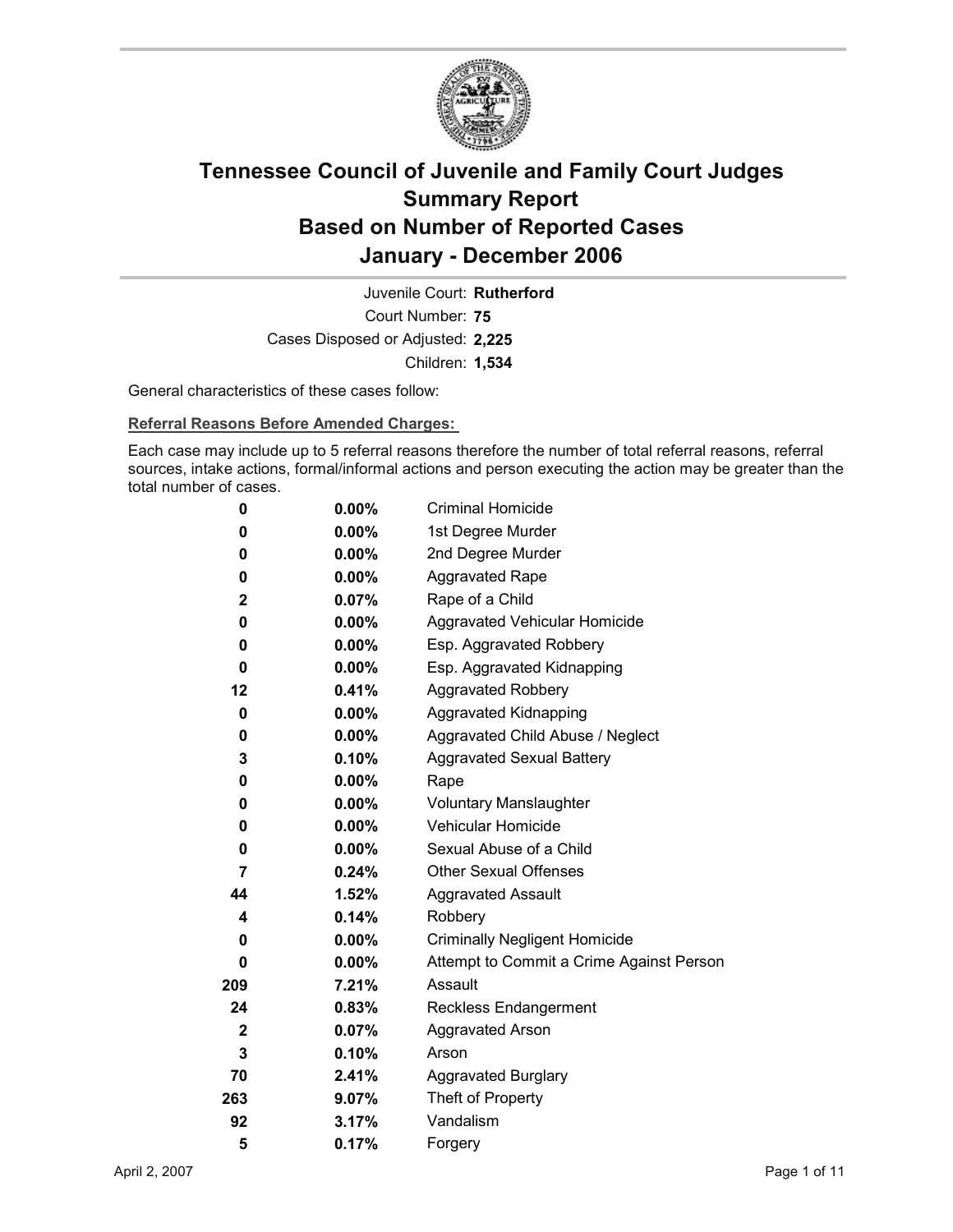

Court Number: **75** Juvenile Court: **Rutherford** Cases Disposed or Adjusted: **2,225** Children: **1,534**

#### **Referral Reasons Before Amended Charges:**

Each case may include up to 5 referral reasons therefore the number of total referral reasons, referral sources, intake actions, formal/informal actions and person executing the action may be greater than the total number of cases.

| 0            | $0.00\%$ | <b>Worthless Checks</b>                                     |
|--------------|----------|-------------------------------------------------------------|
| $\mathbf{2}$ | 0.07%    | Illegal Possession / Fraudulent Use of Credit / Debit Cards |
| 49           | 1.69%    | <b>Burglary</b>                                             |
| 12           | 0.41%    | Unauthorized Use of a Vehicle                               |
| $\bf{0}$     | $0.00\%$ | <b>Cruelty to Animals</b>                                   |
| 70           | 2.41%    | Sale of Controlled Substances                               |
| 67           | 2.31%    | <b>Other Drug Offenses</b>                                  |
| 146          | 5.04%    | Possession of Controlled Substances                         |
| 3            | 0.10%    | <b>Criminal Attempt</b>                                     |
| 18           | 0.62%    | Carrying Weapons on School Property                         |
| 38           | 1.31%    | Unlawful Carrying / Possession of a Weapon                  |
| 46           | 1.59%    | <b>Evading Arrest</b>                                       |
| $\mathbf{2}$ | 0.07%    | Escape                                                      |
| 4            | 0.14%    | Driving Under Influence (DUI)                               |
| 97           | 3.35%    | Possession / Consumption of Alcohol                         |
| 42           | 1.45%    | Resisting Stop, Frisk, Halt, Arrest or Search               |
| 0            | $0.00\%$ | <b>Aggravated Criminal Trespass</b>                         |
| 27           | 0.93%    | Harassment                                                  |
| 0            | 0.00%    | Failure to Appear                                           |
| 5            | 0.17%    | Filing a False Police Report                                |
| 1            | 0.03%    | Criminal Impersonation                                      |
| 177          | 6.11%    | <b>Disorderly Conduct</b>                                   |
| 27           | 0.93%    | <b>Criminal Trespass</b>                                    |
| 26           | $0.90\%$ | <b>Public Intoxication</b>                                  |
| 0            | $0.00\%$ | Gambling                                                    |
| 105          | 3.62%    | Traffic                                                     |
| 0            | $0.00\%$ | Local Ordinances                                            |
| 0            | $0.00\%$ | Violation of Wildlife Regulations                           |
| 0            | $0.00\%$ | Contempt of Court                                           |
| 122          | 4.21%    | <b>Violation of Probation</b>                               |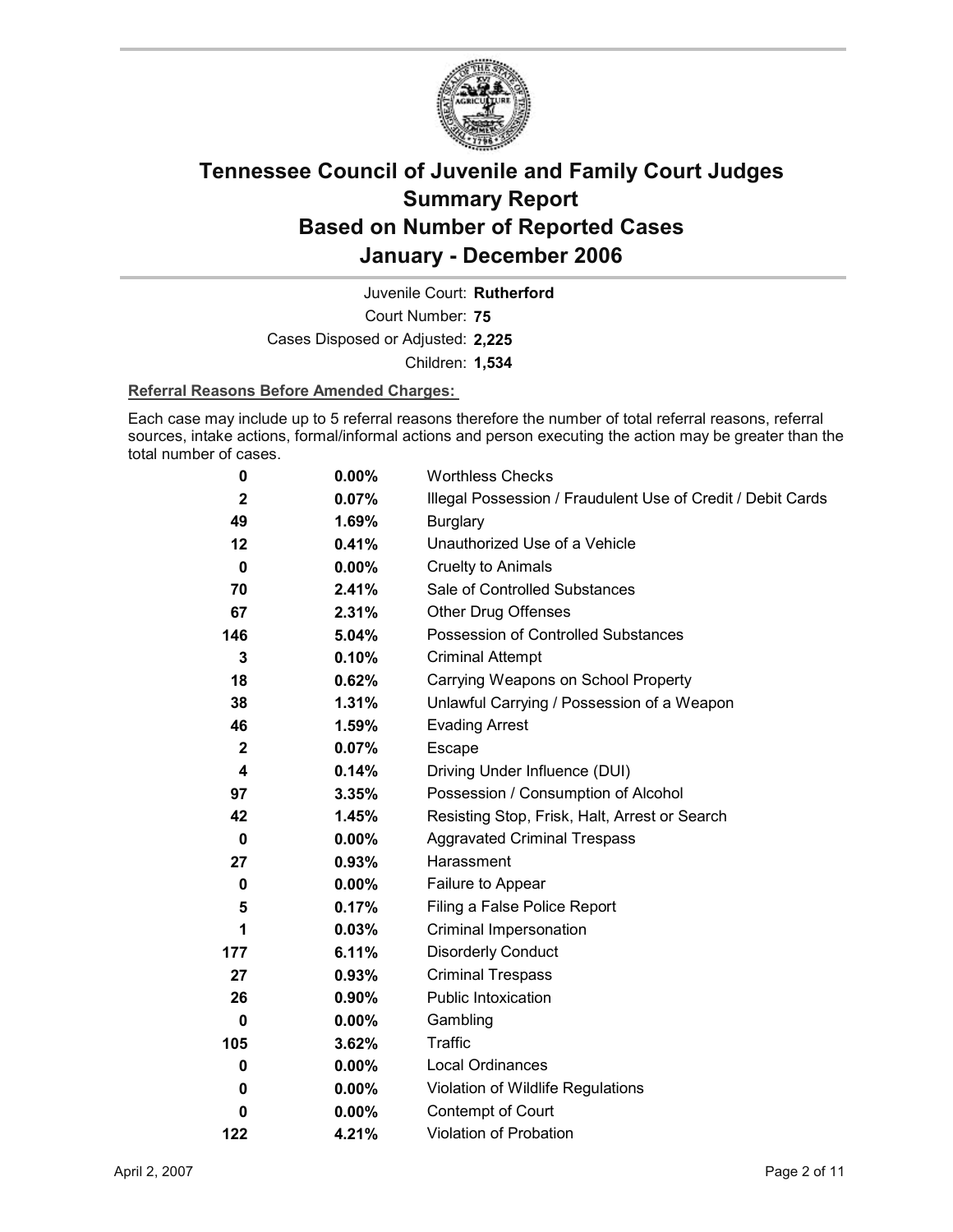

Court Number: **75** Juvenile Court: **Rutherford** Cases Disposed or Adjusted: **2,225** Children: **1,534**

#### **Referral Reasons Before Amended Charges:**

Each case may include up to 5 referral reasons therefore the number of total referral reasons, referral sources, intake actions, formal/informal actions and person executing the action may be greater than the total number of cases.

| 285          | 9.83%    | Unruly Behavior                        |
|--------------|----------|----------------------------------------|
| 257          | 8.87%    | Truancy                                |
| 122          | 4.21%    | In-State Runaway                       |
| $\mathbf{0}$ | 0.00%    | Out-of-State Runaway                   |
| 42           | 1.45%    | Possession of Tobacco Products         |
| 163          | 5.62%    | Violation of a Valid Court Order       |
| 114          | 3.93%    | Violation of Curfew                    |
| $\bf{0}$     | $0.00\%$ | Sexually Abused Child                  |
| $\bf{0}$     | $0.00\%$ | <b>Physically Abused Child</b>         |
| 0            | 0.00%    | Dependency / Neglect                   |
| $\bf{0}$     | 0.00%    | <b>Termination of Parental Rights</b>  |
| $\bf{0}$     | 0.00%    | <b>Violation of Pretrial Diversion</b> |
| 0            | 0.00%    | Violation of Informal Adjustment       |
| 0            | 0.00%    | <b>Judicial Review</b>                 |
| 0            | $0.00\%$ | <b>Administrative Review</b>           |
| 0            | 0.00%    | <b>Foster Care Review</b>              |
| 0            | 0.00%    | Custody                                |
| $\bf{0}$     | $0.00\%$ | Visitation                             |
| 0            | $0.00\%$ | Paternity / Legitimation               |
| 0            | 0.00%    | Child Support                          |
| 0            | $0.00\%$ | <b>Request for Medical Treatment</b>   |
| $\Omega$     | $0.00\%$ | Consent to Marry                       |
| 90           | 3.10%    | Other                                  |
| 2,899        | 100.00%  | <b>Total Referrals</b>                 |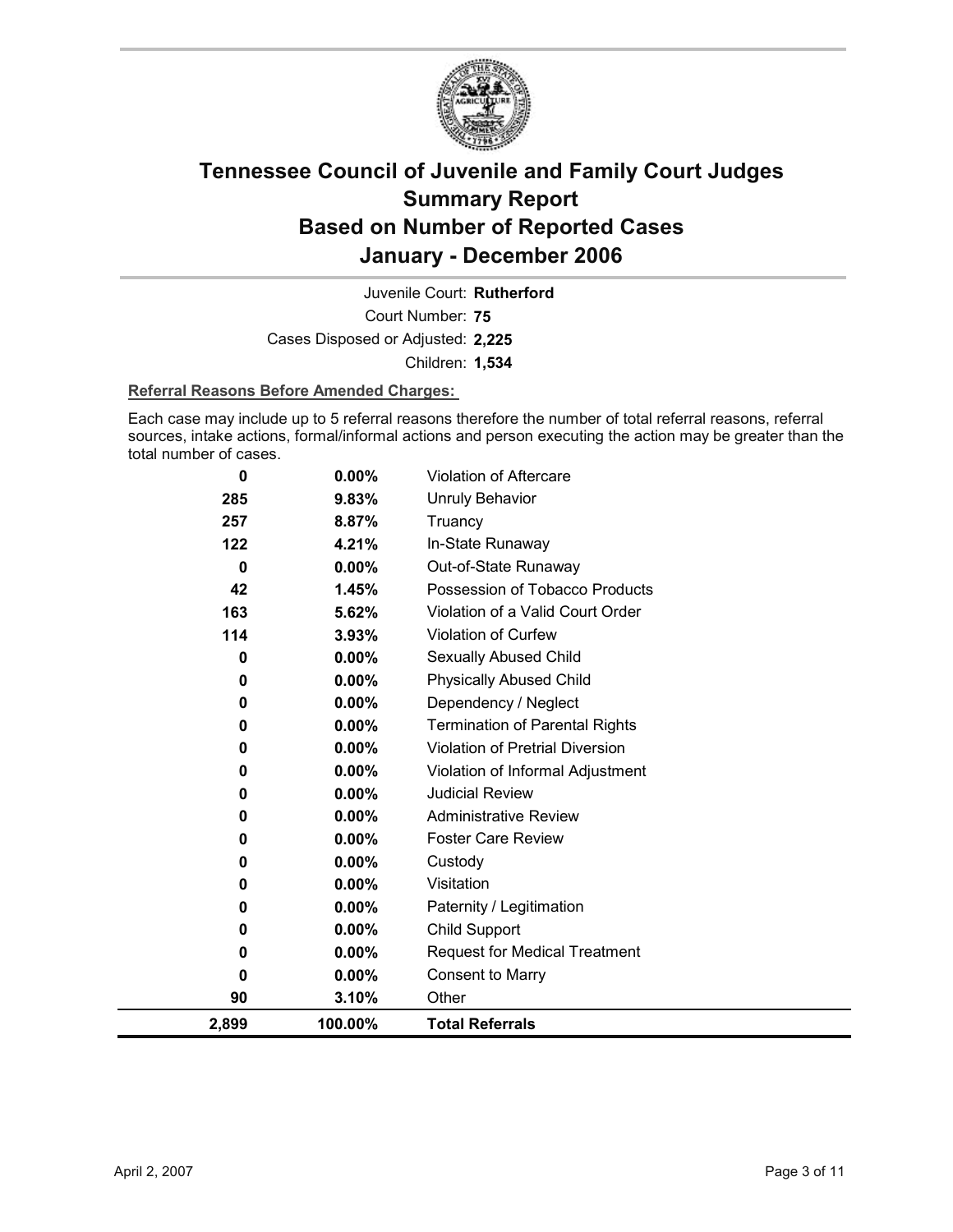

| Juvenile Court: Rutherford  |                                   |                                   |  |  |  |
|-----------------------------|-----------------------------------|-----------------------------------|--|--|--|
| Court Number: 75            |                                   |                                   |  |  |  |
|                             | Cases Disposed or Adjusted: 2,225 |                                   |  |  |  |
|                             |                                   | Children: 1,534                   |  |  |  |
|                             | <b>Referral Sources: 1</b>        |                                   |  |  |  |
| 1,439                       | 49.64%                            | Law Enforcement                   |  |  |  |
| 462                         | 15.94%                            | Parents                           |  |  |  |
| 0                           | 0.00%                             | <b>Relatives</b>                  |  |  |  |
| $\bf{0}$                    | 0.00%                             | Self                              |  |  |  |
| 385                         | 13.28%                            | School                            |  |  |  |
| $\bf{0}$                    | 0.00%                             | <b>CSA</b>                        |  |  |  |
| 68                          | 2.35%                             | <b>DCS</b>                        |  |  |  |
| 0                           | 0.00%                             | Other State Department            |  |  |  |
| $\bf{0}$                    | 0.00%                             | <b>District Attorney's Office</b> |  |  |  |
| 164                         | 5.66%                             | <b>Court Staff</b>                |  |  |  |
| $\bf{0}$                    | 0.00%                             | Social Agency                     |  |  |  |
| $\bf{0}$                    | 0.00%                             | <b>Other Court</b>                |  |  |  |
| 282                         | 9.73%                             | Victim                            |  |  |  |
| 0                           | 0.00%                             | Child & Parent                    |  |  |  |
| $\mathbf 0$                 | 0.00%                             | Hospital                          |  |  |  |
| $\bf{0}$                    | 0.00%                             | Unknown                           |  |  |  |
| 99                          | 3.41%                             | Other                             |  |  |  |
| 2,899                       | 100.00%                           | <b>Total Referral Sources</b>     |  |  |  |
| Age of Child at Referral: 2 |                                   |                                   |  |  |  |

| 1.534 | 100.00%  | <b>Total Child Count</b> |  |
|-------|----------|--------------------------|--|
| 0     | $0.00\%$ | Unknown / Not Reported   |  |
| 0     | 0.00%    | Ages 19 and Over         |  |
| 385   | 25.10%   | Ages 17 through 18       |  |
| 676   | 44.07%   | Ages 15 through 16       |  |
| 341   | 22.23%   | Ages 13 through 14       |  |
| 92    | 6.00%    | Ages 11 through 12       |  |
| 40    | 2.61%    | Ages 10 and Under        |  |

 $1$  If different than number of Referral Reasons (2899), verify accuracy of your court's data.

<sup>2</sup> One child could be counted in multiple categories, verify accuracy of your court's data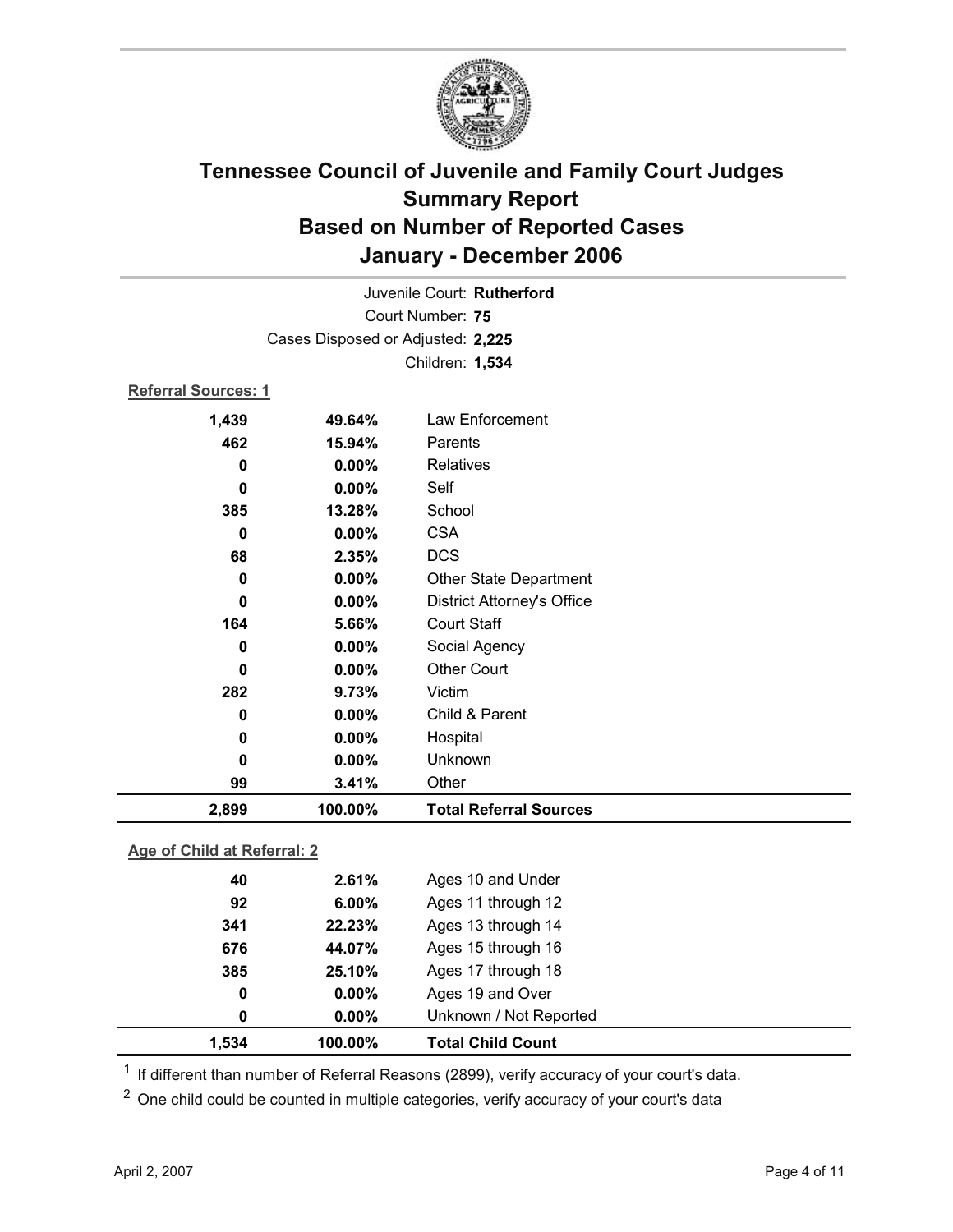

| Juvenile Court: Rutherford        |                                         |                          |  |  |  |
|-----------------------------------|-----------------------------------------|--------------------------|--|--|--|
| Court Number: 75                  |                                         |                          |  |  |  |
| Cases Disposed or Adjusted: 2,225 |                                         |                          |  |  |  |
|                                   |                                         | Children: 1,534          |  |  |  |
| Sex of Child: 1                   |                                         |                          |  |  |  |
| 994                               | 64.80%                                  | Male                     |  |  |  |
| 540                               | 35.20%                                  | Female                   |  |  |  |
| $\mathbf 0$                       | 0.00%                                   | Unknown                  |  |  |  |
| 1,534                             | 100.00%                                 | <b>Total Child Count</b> |  |  |  |
| Race of Child: 1                  |                                         |                          |  |  |  |
| 1,065                             | 69.43%                                  | White                    |  |  |  |
| 377                               | 24.58%                                  | African American         |  |  |  |
| $\mathbf 0$                       | 0.00%                                   | <b>Native American</b>   |  |  |  |
| 28                                | 1.83%                                   | Asian                    |  |  |  |
| 14                                | 0.91%                                   | Mixed                    |  |  |  |
| 50                                | 3.26%                                   | Unknown                  |  |  |  |
| 1,534                             | 100.00%                                 | <b>Total Child Count</b> |  |  |  |
| <b>Hispanic Origin: 1</b>         |                                         |                          |  |  |  |
| 1                                 | 0.07%                                   | Yes                      |  |  |  |
| 1,533                             | 99.93%                                  | <b>No</b>                |  |  |  |
| $\mathbf 0$                       | 0.00%                                   | Unknown                  |  |  |  |
| 1,534                             | 100.00%                                 | <b>Total Child Count</b> |  |  |  |
|                                   | <b>School Enrollment of Children: 1</b> |                          |  |  |  |
| 706                               | 46.02%                                  | Yes                      |  |  |  |
| 71                                | 4.63%                                   | <b>No</b>                |  |  |  |
| 757                               | 49.35%                                  | Unknown                  |  |  |  |
| 1,534                             | 100.00%                                 | <b>Total Child Count</b> |  |  |  |

 $1$  One child could be counted in multiple categories, verify accuracy of your court's data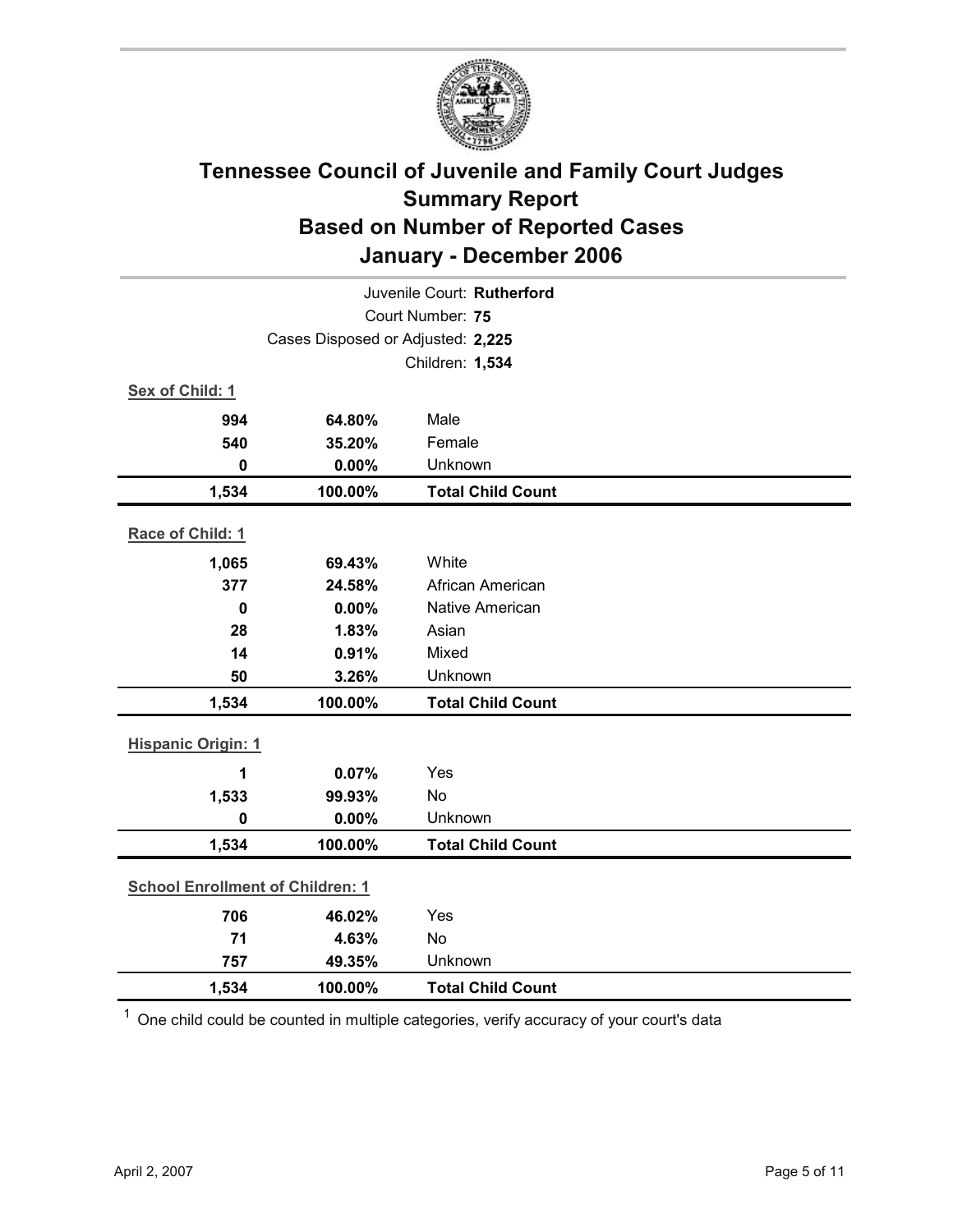

Court Number: **75** Juvenile Court: **Rutherford** Cases Disposed or Adjusted: **2,225** Children: **1,534**

**Living Arrangement of Child at Time of Referral: 1**

| 1,534   | 100.00%  | <b>Total Child Count</b>     |  |
|---------|----------|------------------------------|--|
| 14      | 0.91%    | Other                        |  |
| 380     | 24.77%   | <b>Unknown</b>               |  |
| 1       | $0.07\%$ | Independent                  |  |
| 0       | $0.00\%$ | In an Institution            |  |
| 0       | $0.00\%$ | In a Residential Center      |  |
| $12 \,$ | 0.78%    | In a Group Home              |  |
| 26      | 1.69%    | With Foster Family           |  |
| 0       | $0.00\%$ | With Adoptive Parents        |  |
| 104     | 6.78%    | <b>With Relatives</b>        |  |
| 117     | 7.63%    | With Father                  |  |
| 535     | 34.88%   | With Mother                  |  |
| 96      | 6.26%    | With Mother and Stepfather   |  |
| 24      | $1.56\%$ | With Father and Stepmother   |  |
| 225     | 14.67%   | With Both Biological Parents |  |
|         |          |                              |  |

### **Type of Detention: 2**

| 2.225 |   | 100.00%  | <b>Total Detention Count</b> |
|-------|---|----------|------------------------------|
|       | 0 | $0.00\%$ | Other                        |
|       | 0 | $0.00\%$ | Does Not Apply               |
| 2,225 |   | 100.00%  | <b>Unknown</b>               |
|       | 0 | $0.00\%$ | <b>Psychiatric Hospital</b>  |
|       | 0 | $0.00\%$ | Jail - No Separation         |
|       | 0 | $0.00\%$ | Jail - Partial Separation    |
|       | 0 | $0.00\%$ | Jail - Complete Separation   |
|       | 0 | $0.00\%$ | Juvenile Detention Facility  |
|       | 0 | $0.00\%$ | Non-Secure Placement         |
|       |   |          |                              |

 $<sup>1</sup>$  One child could be counted in multiple categories, verify accuracy of your court's data</sup>

 $2$  If different than number of Cases (2225) verify accuracy of your court's data.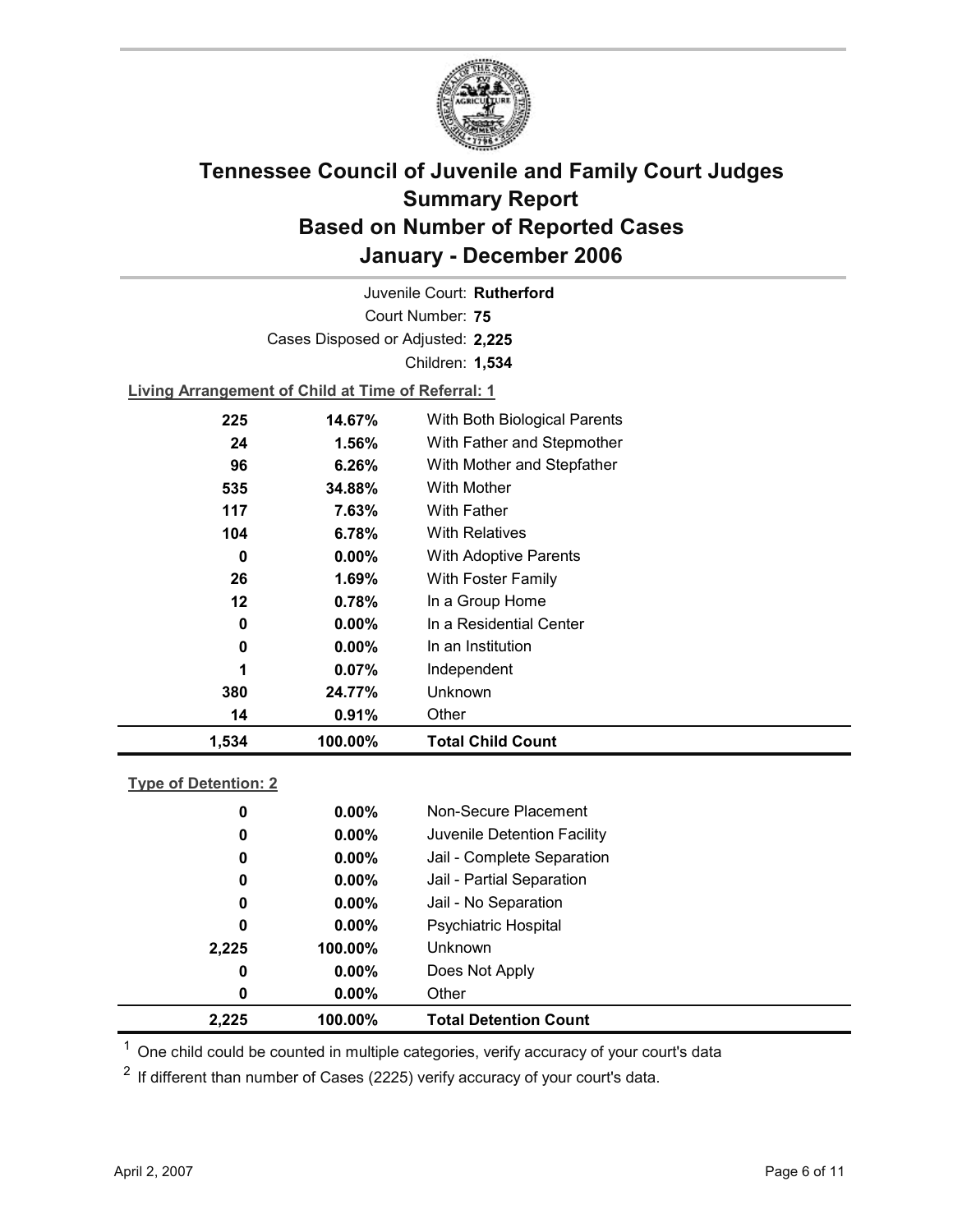

| Juvenile Court: Rutherford |                                                    |                                     |  |
|----------------------------|----------------------------------------------------|-------------------------------------|--|
| Court Number: 75           |                                                    |                                     |  |
|                            | Cases Disposed or Adjusted: 2,225                  |                                     |  |
|                            |                                                    | Children: 1,534                     |  |
|                            | <b>Placement After Secure Detention Hearing: 1</b> |                                     |  |
| 0                          | Returned to Prior Living Arrangement<br>$0.00\%$   |                                     |  |
| 0                          | 0.00%                                              | Juvenile Detention Facility         |  |
| 0                          | $0.00\%$                                           | Jail                                |  |
| 0                          | $0.00\%$                                           | Shelter / Group Home                |  |
| 0                          | $0.00\%$                                           | Foster Family Home                  |  |
| 0                          | $0.00\%$                                           | Psychiatric Hospital                |  |
| 2,225                      | 100.00%                                            | Unknown / Not Reported              |  |
| 0                          | 0.00%                                              | Does Not Apply                      |  |
| 0                          | $0.00\%$                                           | Other                               |  |
|                            |                                                    |                                     |  |
| 2,225                      | 100.00%                                            | <b>Total Placement Count</b>        |  |
|                            |                                                    |                                     |  |
| <b>Intake Actions: 2</b>   |                                                    |                                     |  |
| 2,817                      | 97.17%                                             | <b>Petition Filed</b>               |  |
| 0                          | 0.00%                                              | <b>Motion Filed</b>                 |  |
| 0                          | $0.00\%$                                           | <b>Citation Processed</b>           |  |
| 0                          | 0.00%                                              | Notification of Paternity Processed |  |
| 0                          | $0.00\%$                                           | Scheduling of Judicial Review       |  |
| 0                          | 0.00%                                              | Scheduling of Administrative Review |  |
| 0                          | $0.00\%$                                           | Scheduling of Foster Care Review    |  |
| 4                          | 0.14%                                              | Unknown                             |  |
| 0                          | $0.00\%$                                           | Does Not Apply                      |  |
| 78<br>2,899                | 2.69%<br>100.00%                                   | Other<br><b>Total Intake Count</b>  |  |

 $1$  If different than number of Cases (2225) verify accuracy of your court's data.

 $2$  If different than number of Referral Reasons (2899), verify accuracy of your court's data.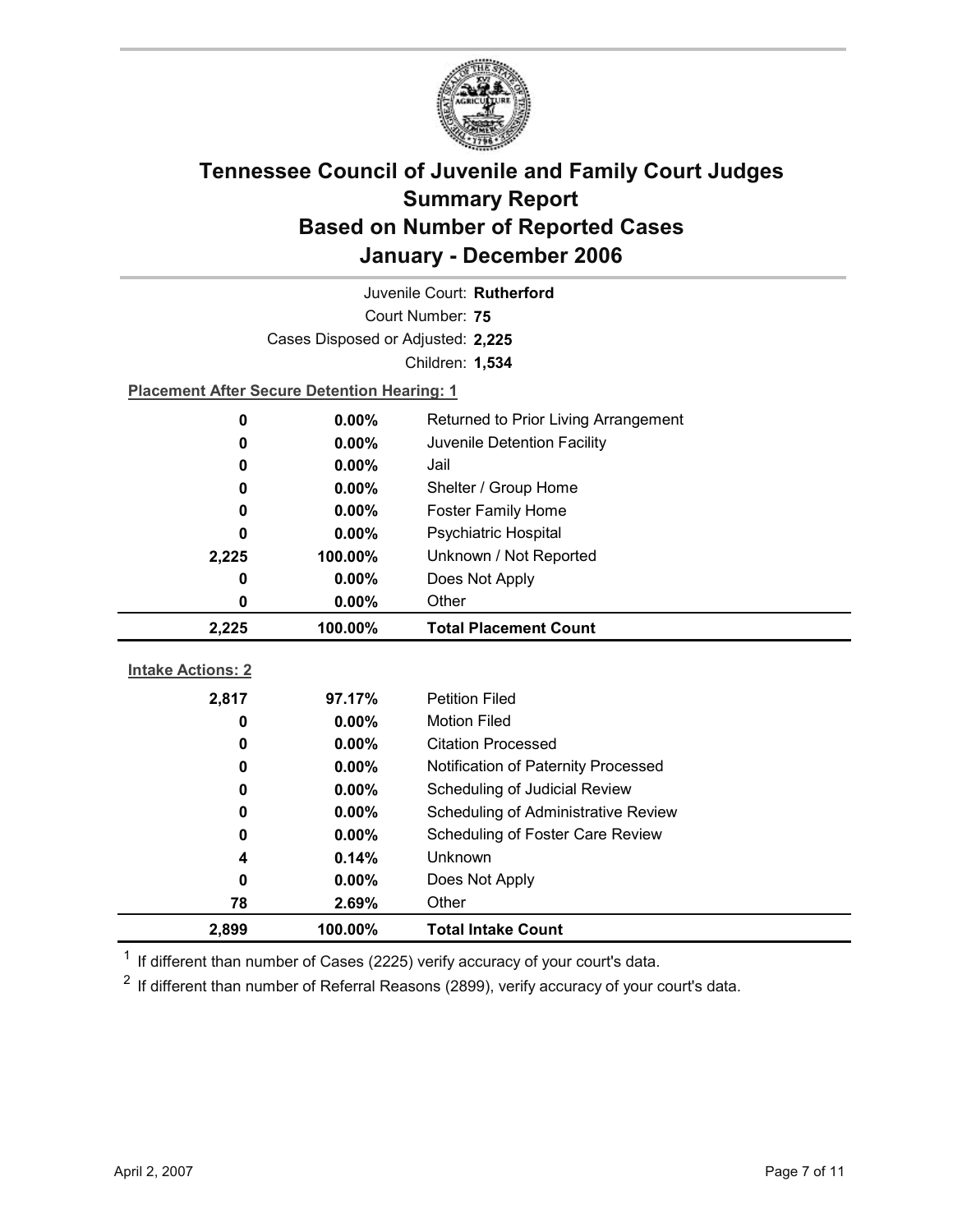

Court Number: **75** Juvenile Court: **Rutherford** Cases Disposed or Adjusted: **2,225** Children: **1,534**

**Last Grade Completed by Child: 1**

| $\bf{0}$                                | 0.00%    | Too Young for School     |
|-----------------------------------------|----------|--------------------------|
| 0                                       | 0.00%    | Preschool                |
| 0                                       | 0.00%    | Kindergarten             |
| 0                                       | 0.00%    | 1st Grade                |
| 4                                       | 0.26%    | 2nd Grade                |
| 1                                       | 0.07%    | 3rd Grade                |
| 8                                       | 0.52%    | 4th Grade                |
| 28                                      | 1.83%    | 5th Grade                |
| 65                                      | 4.24%    | 6th Grade                |
| 98                                      | 6.39%    | 7th Grade                |
| 183                                     | 11.93%   | 8th Grade                |
| 221                                     | 14.41%   | 9th Grade                |
| 177                                     | 11.54%   | 10th Grade               |
| 81                                      | 5.28%    | 11th Grade               |
| 9                                       | 0.59%    | 12th Grade               |
| 0                                       | 0.00%    | Non-Graded Special Ed    |
| 0                                       | $0.00\%$ | <b>GED</b>               |
| 0                                       | 0.00%    | Graduated                |
| 1                                       | 0.07%    | Never Attended School    |
| 658                                     | 42.89%   | Unknown                  |
| 0                                       | 0.00%    | Other                    |
| 1,534                                   | 100.00%  | <b>Total Child Count</b> |
| <b>Enrolled in Special Education: 1</b> |          |                          |
| 0                                       | 0.00%    | Yes                      |
| 1,534                                   | 100.00%  | No                       |

 $1$  One child could be counted in multiple categories, verify accuracy of your court's data

**0 0.00%** Unknown

**1,534 100.00% Total Child Count**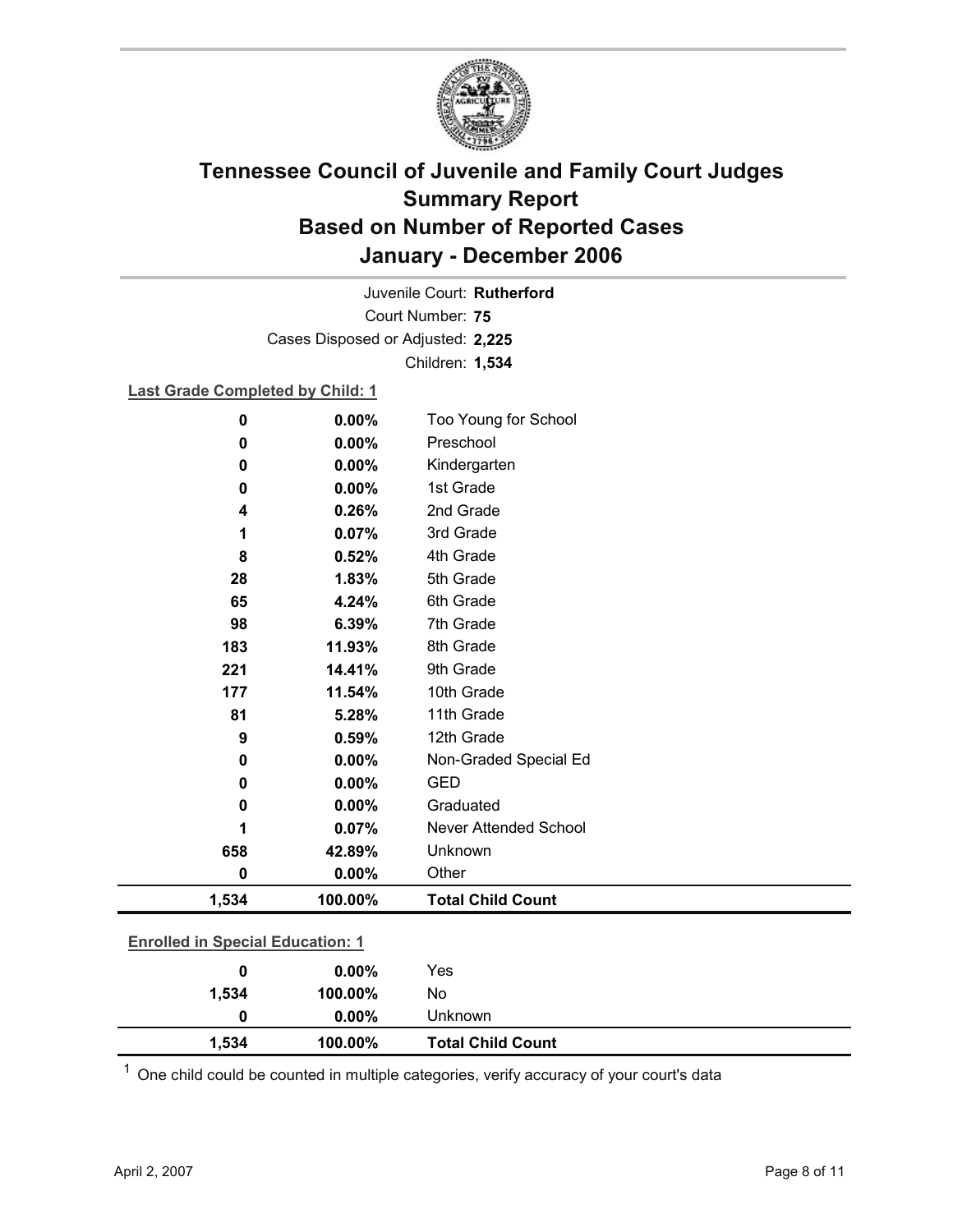

|                              |                                   | Juvenile Court: Rutherford |  |
|------------------------------|-----------------------------------|----------------------------|--|
|                              |                                   | Court Number: 75           |  |
|                              | Cases Disposed or Adjusted: 2,225 |                            |  |
|                              |                                   | Children: 1,534            |  |
| <b>Action Executed By: 1</b> |                                   |                            |  |
| 2,899                        | 100.00%                           | Judge                      |  |
| 0                            | $0.00\%$                          | Referee                    |  |
| $\bf{0}$                     | $0.00\%$                          | <b>YSO</b>                 |  |
| 0                            | $0.00\%$                          | Other                      |  |
| 0                            | 0.00%                             | Unknown / Not Reported     |  |
| 2,899                        | 100.00%                           | <b>Total Action Count</b>  |  |
|                              |                                   |                            |  |

### **Formal / Informal Actions: 1**

| 895   | 30.87%   | Dismissed                                      |
|-------|----------|------------------------------------------------|
| 0     | $0.00\%$ | Retired / Nolle Prosequi                       |
| 758   | 26.15%   | <b>Complaint Substantiated Delinquent</b>      |
| 485   | 16.73%   | <b>Complaint Substantiated Status Offender</b> |
| 0     | $0.00\%$ | Complaint Substantiated Dependent / Neglected  |
| 0     | $0.00\%$ | <b>Complaint Substantiated Abused</b>          |
| 0     | $0.00\%$ | <b>Complaint Substantiated Mentally III</b>    |
| 0     | $0.00\%$ | Informal Adjustment                            |
| 639   | 22.04%   | <b>Pretrial Diversion</b>                      |
| 7     | $0.24\%$ | <b>Transfer to Adult Court Hearing</b>         |
| 0     | $0.00\%$ | Charges Cleared by Transfer to Adult Court     |
| 0     | $0.00\%$ | <b>Special Proceeding</b>                      |
| 0     | $0.00\%$ | <b>Review Concluded</b>                        |
| 0     | $0.00\%$ | Case Held Open                                 |
| 115   | $3.97\%$ | Other                                          |
| 0     | $0.00\%$ | Unknown / Not Reported                         |
| 2,899 | 100.00%  | <b>Total Action Count</b>                      |

 $1$  If different than number of Referral Reasons (2899), verify accuracy of your court's data.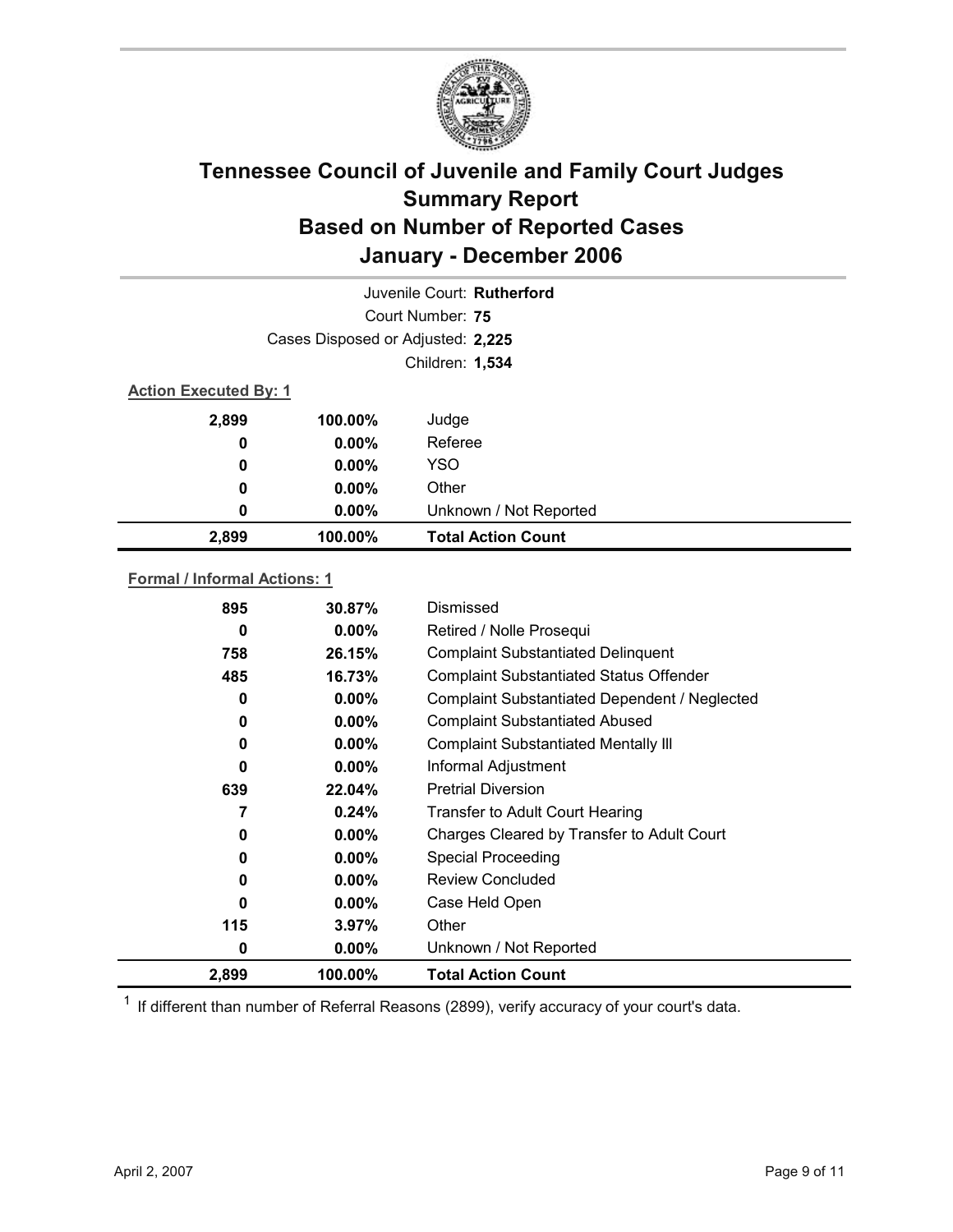

|                       |                                   | Juvenile Court: Rutherford                            |
|-----------------------|-----------------------------------|-------------------------------------------------------|
| Court Number: 75      |                                   |                                                       |
|                       | Cases Disposed or Adjusted: 2,225 |                                                       |
|                       |                                   | Children: 1,534                                       |
| <b>Case Outcomes:</b> |                                   | There can be multiple outcomes for one child or case. |
| 703                   | 10.54%                            | <b>Case Dismissed</b>                                 |
| 0                     | $0.00\%$                          | Case Retired or Nolle Prosequi                        |
| 0                     | 0.00%                             | Warned / Counseled                                    |
| 437                   | 6.55%                             | Held Open For Review                                  |
| 366                   | 5.49%                             | Supervision / Probation to Juvenile Court             |
| $\bf{0}$              | $0.00\%$                          | <b>Probation to Parents</b>                           |
| 161                   | 2.41%                             | Referral to Another Entity for Supervision / Service  |
| 58                    | 0.87%                             | Referred for Mental Health Counseling                 |
| 107                   | 1.60%                             | Referred for Alcohol and Drug Counseling              |
| 0                     | 0.00%                             | Referred to Alternative School                        |
| 0                     | $0.00\%$                          | Referred to Private Child Agency                      |
| 0                     | $0.00\%$                          | Referred to Defensive Driving School                  |
| 79                    | 1.18%                             | Referred to Alcohol Safety School                     |
| 63                    | 0.94%                             | Referred to Juvenile Court Education-Based Program    |
| 0                     | $0.00\%$                          | Driver's License Held Informally                      |
| 0                     | $0.00\%$                          | <b>Voluntary Placement with DMHMR</b>                 |
| 0                     | $0.00\%$                          | Private Mental Health Placement                       |
| 0                     | $0.00\%$                          | <b>Private MR Placement</b>                           |
| 0                     | 0.00%                             | Placement with City/County Agency/Facility            |
| 0                     | $0.00\%$                          | Placement with Relative / Other Individual            |
| 32                    | 0.48%                             | Fine                                                  |
| 155                   | 2.32%                             | <b>Public Service</b>                                 |
| 74                    | 1.11%                             | Restitution                                           |
| 0                     | $0.00\%$                          | <b>Runaway Returned</b>                               |
| 396                   | 5.94%                             | No Contact Order                                      |
| 0                     | $0.00\%$                          | Injunction Other than No Contact Order                |
| 59                    | 0.88%                             | <b>House Arrest</b>                                   |
| 9                     | 0.13%                             | <b>Court Defined Curfew</b>                           |
| 0                     | $0.00\%$                          | Dismissed from Informal Adjustment                    |
| 0                     | $0.00\%$                          | Dismissed from Pretrial Diversion                     |
| 0                     | $0.00\%$                          | Released from Probation                               |
| 0                     | $0.00\%$                          | <b>Transferred to Adult Court</b>                     |
| 0                     | 0.00%                             | <b>DMHMR Involuntary Commitment</b>                   |